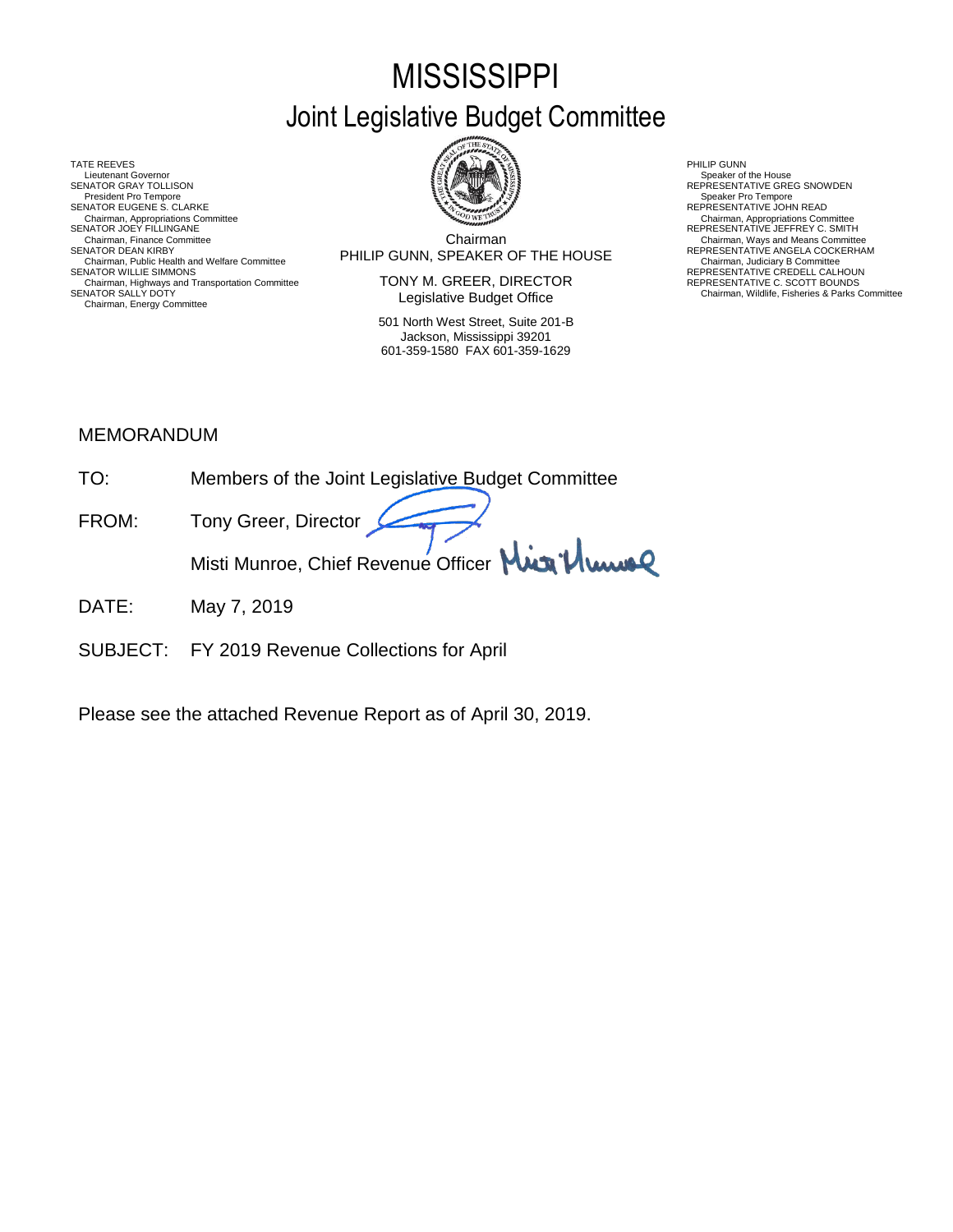



| <b>Source of Revenue Collections</b> | Month*  | <b>FYTD*</b> | <b>Prior</b><br>Year** |
|--------------------------------------|---------|--------------|------------------------|
| Sales Tax                            | $-50.1$ | \$10.8       | \$40.4                 |
| Individual Income Tax                | 25.6    | 30.4         | 83.2                   |
| Corporate Tax                        | 48.9    | 73.2         | 57.4                   |
| Use Tax                              | 4.8     | 47.5         | 40.8                   |
| <b>Gaming Tax</b>                    | 2.3     | 4.6          | 6.8                    |
| <b>Total Collections</b>             | \$95.1  | \$215.0      | \$227.8                |

*\*Figures in millions above or below the Sine Die estimate*

*\*\*Figures in millions above or below the prior year's actual collections*



#### FY 2019

Total revenue collections for the month of April FY 2019 are \$95,074,024 or 12.09% above the sine die revenue estimate. Fiscal YTD revenue collections through April are \$214,990,600 or 4.79% above the sine die estimate. Fiscal YTD total revenue collections through April 2019 are \$227,815,143 or 5.09% above the prior year's collections.

On March 25, 2019, the Joint Legislative Budget Committee revised the revenue estimate upward by \$125.3M. FY 2019 year-to-date actual collections are \$144,513,600 above the year-to-date FY 2019 revised revenue estimate as of April 2019.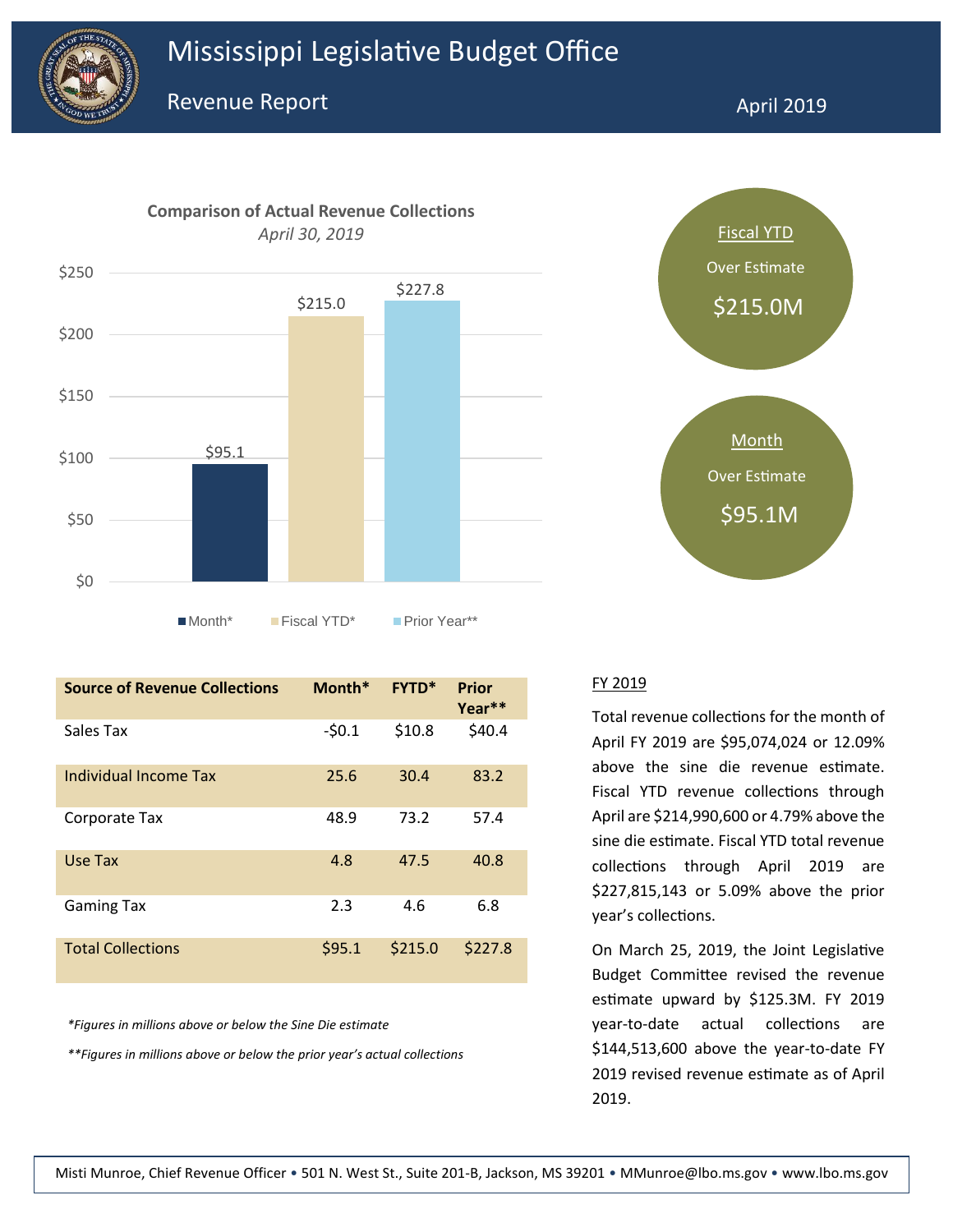

### **Comparison of Actual Revenue Collections by Tax Type**

The graph above compares the actual revenue collections to the sine die revenue estimate for each of the main tax revenue sources. The figures reflect the amount the actual collections for Sales, Individual, Corporate, Use and Gaming taxes were above or below the estimate for the month and fiscal year-to-date. The graph also compares fiscal year-todate actual collections to prior year actual collections, as of April 30, 2019.



**10-Year Historical Total Revenue** 

Use Gaming \*Figures do not include budget reductions or other transfers used to balance the budget. Figures include Attorney General Settlements for FY 2010 – FY 2018.



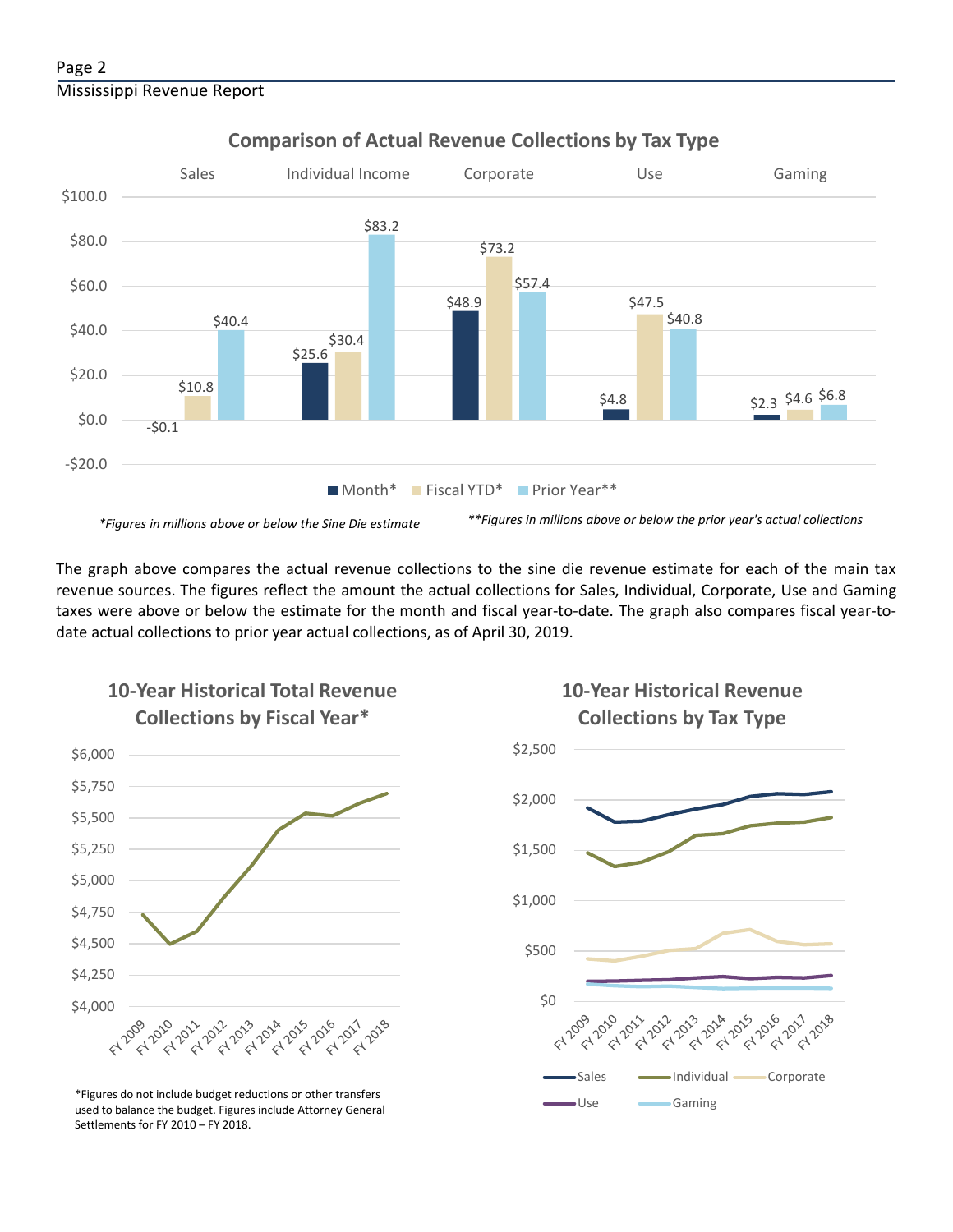#### Page 3

Mississippi Revenue Report

Below is a chart showing FY 2019 year-to-date collections compared to prior year-to-date collections.

|                                      |                      |                      | <b>Over/(Under) Prior Year</b> |           |
|--------------------------------------|----------------------|----------------------|--------------------------------|-----------|
| <b>Source of Revenue Collections</b> | FY 2018 July - April | FY 2019 July - April | Amount (\$)                    | % Change  |
| Sales Tax                            | \$1,612,661,989      | \$1,653,040,864      | \$40,378,875                   | 2.50%     |
| <b>Individual Income Tax</b>         | 1,400,083,002        | 1,483,240,306        | 83,157,304                     | 5.94%     |
| Corporate Income Tax                 | 461,232,018          | 518,607,655          | 57,375,637                     | 12.44%    |
| Use Tax                              | 218,725,892          | 259,482,918          | 40,757,026                     | 18.63%    |
| <b>Insurance Premium Tax</b>         | 254,476,128          | 252,728,479          | (1,747,649)                    | $-0.69%$  |
| Tobacco, ABC & Beer                  | 204,870,725          | 204,641,871          | (228, 854)                     | $-0.11%$  |
| Oil & Gas Severance                  | 25,490,845           | 29,323,852           | 3,833,007                      | 15.04%    |
| <b>Gaming Tax</b>                    | 106,791,024          | 113,565,131          | 6,774,107                      | 6.34%     |
| Other Dept. of Revenue               | 28,189,396           | 32,479,775           | 4,290,379                      | 15.22%    |
| Other Than Dept. of Revenue          | 129,875,655          | 137,633,008          | 7,757,353                      | 5.97%     |
| Sub-Total                            | 4,442,396,674        | 4,684,743,859        | 242,347,185                    | 5.46%     |
| All Other Transfers/Collections      | 32,190,378           | 17,658,336           | (14, 532, 042)                 | $-45.14%$ |
| <b>Total</b>                         | \$4,474,587,052      | \$4,702,402,195      | \$227,815,143                  | 5.09%     |





#### **Economic Statistics**:  **Economic Statistics**:

| Unemployment Rate                  |            |         |           |          |
|------------------------------------|------------|---------|-----------|----------|
|                                    | Latest     | Change  | Frequency | Date     |
| Mississippi                        | 4.9%       | 0.1     | Monthly   | $Mar-19$ |
| <b>United States</b>               | 3.8%       | 0.0     | Monthly   | $Mar-19$ |
|                                    |            |         |           |          |
| GDP (millions)                     |            |         |           |          |
|                                    | Latest     | Change* | Frequency | Date     |
| Mississippi                        | 101,955    | 1.9%    | Quarterly | 2018:Q3  |
| <b>United States</b>               | 18,665,000 | 3.3%    | Quarterly | 2018:Q3  |
|                                    |            |         |           |          |
| Mississippi Employment (thousands) |            |         |           |          |
|                                    | Latest     | Change  | Frequency | Date     |
| Total Nonfarm                      | 1,159.7    | $-0.1%$ | Monthly   | Mar-19   |
| <b>Total Private</b>               | 917.8      | $-0.1%$ | Monthly   | Mar-19   |
|                                    |            |         |           |          |

\*annualized quarterly growth

#### \*Figures in millions.

April FY 2019 General Fund collections were \$113,535,210 or 14.79% above April FY 2018 actual collections. Sales tax collections for the month of April were above the prior year by \$3.7M. Individual income tax collections for the month of April were above the prior year by \$71.0M. Corporate income tax collections for the month of April were above the prior year by \$25.1M.

For a more detailed listing of revenue collections for the State of Mississippi, please see the attached MS Department of Finance and Administration's monthly Revenue Report.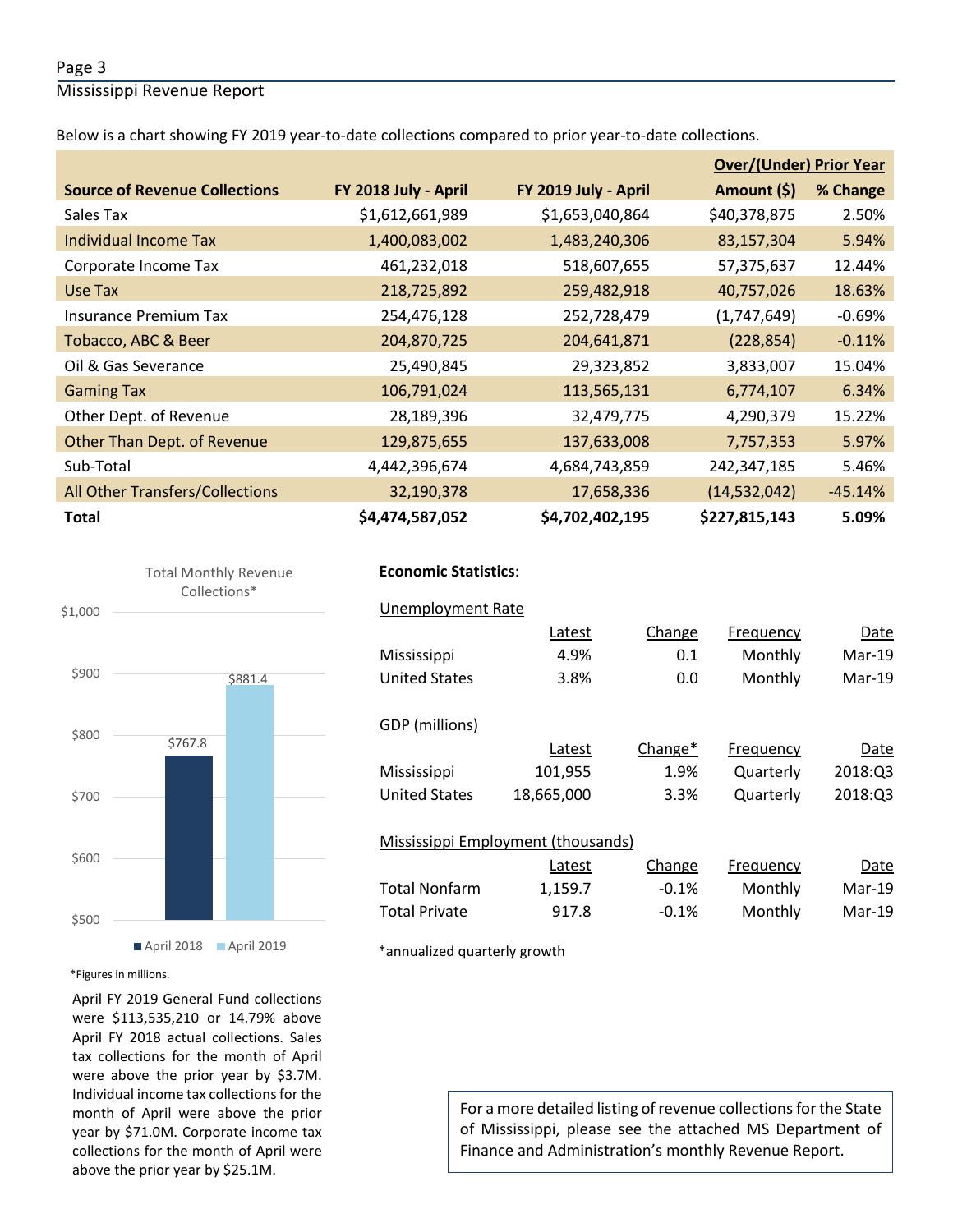## Mississippi Department of Finance and Administration Revenue Report

*As of April 30, 2019*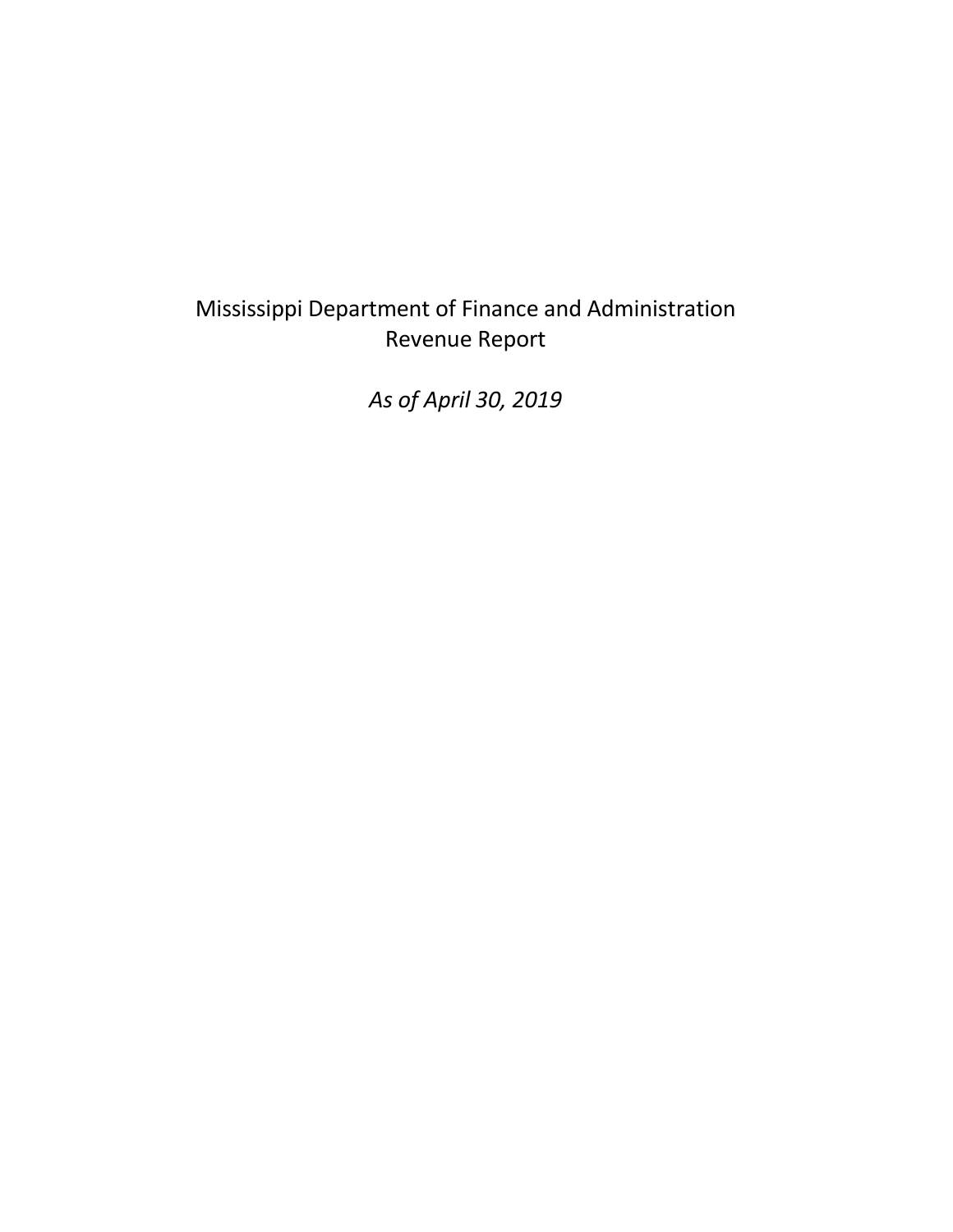#### GENERAL FUND REVENUE FY 2019 - THROUGH 04-30-19 FISCAL YEAR 2019

Page 1

|                                          |               |                    |                    | <b>STATE OF MISSISSIPPI</b> |                  |                    |                         |                |
|------------------------------------------|---------------|--------------------|--------------------|-----------------------------|------------------|--------------------|-------------------------|----------------|
|                                          |               |                    | <b>ACTUAL</b>      |                             |                  | <b>ACTUAL</b>      | OVER OR UNDER           |                |
|                                          |               | <b>ACTUAL</b>      | <b>COLLECTIONS</b> | <b>ESTIMATE</b>             | <b>ESTIMATE</b>  | <b>COLLECTIONS</b> | <b>ESTIMATE TO DATE</b> |                |
|                                          |               | <b>COLLECTIONS</b> | $07 - 01 - 17$     | <b>FISCAL YEAR</b>          | $07-01-18$       | $07-01-18$         |                         |                |
| <b>SOURCE</b>                            |               | FY 2018            | $04 - 30 - 18$     | 2019                        | $04 - 30 - 19$   | $04 - 30 - 19$     | <b>AMOUNT</b>           | <b>PERCENT</b> |
| DEPT. OF REVENUE COLLECTIONS:            |               |                    |                    |                             |                  |                    |                         |                |
| <b>SALES TAX (NET)</b>                   | <sup>\$</sup> | 2,082,929,711 \$   | 1,612,661,989 \$   | 2,111,000,000 \$            | 1,642,250,000 \$ | 1,653,040,864 \$   | 10,790,864              | 0.66%          |
| <b>INDIVIDUAL INCOME TAX</b>             |               | 1,826,570,133      | 1,400,083,002      | 1,853,400,000               | 1,452,800,000    | 1,483,240,306      | 30,440,306              | 2.10%          |
| CORPORATE INCOME TAX                     |               | 572,298,842        | 461,232,018        | 531,000,000                 | 445,440,000      | 518,607,655        | 73,167,655              | 16.43%         |
| <b>USE TAX</b>                           |               | 257,512,275        | 218,725,892        | 264,000,000                 | 211,990,000      | 259,482,918        | 47,492,918              | 22.40%         |
| <b>INSURANCE PREMIUM TAX</b>             |               | 312,887,457        | 254,476,128        | 286,500,000                 | 232,670,000      | 252,728,479        | 20,058,479              | 8.62%          |
| <b>TOBACCO TAX</b>                       |               | 139,835,165        | 116,407,170        | 145,500,000                 | 120,280,000      | 114,602,733        | (5,677,267)             | $-4.72%$       |
| <b>ABC DIVISION</b>                      |               | 78,447,580         | 65,403,956         | 77,000,000                  | 64,452,000       | 67,053,856         | 2,601,856               | 4.04%          |
| BEER AND WINE TAX                        |               | 27,919,547         | 23,059,599         | 30,000,000                  | 24,729,000       | 22,985,282         | (1,743,718)             | $-7.05%$       |
| OIL SEVERANCE TAX                        |               | 28,604,854         | 22,820,276         | 27,400,000                  | 22,830,000       | 26,456,083         | 3,626,083               | 15.88%         |
| NATURAL GAS SEVERANCE TAX                |               | 3,201,060          | 2,670,569          | 3,500,000                   | 2,920,000        | 2,867,769          | (52, 231)               | $-1.79%$       |
| <b>ESTATE TAX</b>                        |               | $\theta$           | $\theta$           | $\Omega$                    | $\mathbf{0}$     | $\theta$           | $\overline{0}$          | $0.00\%$       |
| <b>AUTO TAG FEES</b>                     |               | 7,796,747          | 6,800,525          | 14,200,000                  | 10,751,000       | 10,283,118         | (467, 882)              | $-4.35%$       |
| <b>INSTALLMENT LOAN TAX</b>              |               | 10,526,189         | 10,106,414         | 11,000,000                  | 10,682,000       | 10,732,819         | 50,819                  | 0.48%          |
| PAYMENT IN LIEU OF TAX                   |               | 1,200,000          | 1,200,000          | 1,200,000                   | 1,200,000        | 1,200,000          | $\bf{0}$                | $0.00\%$       |
| <b>MISCELLANEOUS</b>                     |               | 10,673,967         | 10,082,456         | 11,400,000                  | 10,836,000       | 10,263,836         | (572, 164)              | $-5.28%$       |
| <b>GAMING FEES &amp; TAXES</b>           |               | 129,880,182        | 106,791,024        | 131,500,000                 | 109,000,000      | 113,565,131        | 4,565,131               | 4.19%          |
| <b>TOTAL DEPT. OF REVENUE:</b>           |               | 5,490,283,708      | 4,312,521,018      | 5,498,600,000               | 4,362,830,000    | 4,547,110,851      | 184,280,851             | 4.22%          |
| OTHER THAN DEPT. OF REVENUE COLLECTIONS: |               |                    |                    |                             |                  |                    |                         |                |
| <b>INTEREST ON INVESTMENTS</b>           |               | 13,335,038         | 9,994,530          | 11,400,000                  | 8,634,149        | 17,388,339         | 8,754,190               | 101.39%        |
| <b>HIGHWAY SAFETY PATROL</b>             |               | 19,021,673         | 15,440,068         | 21,500,000                  | 17,803,273       | 14,982,621         | (2,820,652)             | $-15.84%$      |
| <b>INSURANCE TAX</b>                     |               | 26,858,238         | 22,355,845         | 26,000,000                  | 21,259,448       | 22,596,887         | 1,337,439               | 6.29%          |
| LICENSES, FEES, PERMITS                  |               | 56,854,537         | 38,996,942         | 42,000,000                  | 30,512,531       | 38,274,601         | 7,762,070               | 25.44%         |
| CRIME TAX/ASSESSMENT                     |               | 43,610,313         | 34,618,508         | 43,500,000                  | 34,792,919       | 35,955,313         | 1,162,394               | 3.34%          |
| <b>MISCELLANEOUS</b>                     |               | 3,245,926          | 2,411,588          | 4,800,000                   | 3,786,074        | 2,245,031          | (1,541,043)             | $-40.70%$      |
| <b>GAMING FEES &amp; TAXES</b>           |               | 6,422,922          | 6,058,176          | 8,300,000                   | 7,793,201        | 6,190,216          | (1,602,985)             | $-20.57%$      |
| TOTAL OTHER THAN DOR:                    |               | 169,348,647        | 129,875,655        | 157,500,000                 | 124,581,595      | 137,633,008        | 13,051,413              | 10.48%         |
| <b>TOTAL GF - (Sine Die) COLLECTIONS</b> |               | 5,659,632,355      | 4,442,396,674      | 5,656,100,000               | 4,487,411,595    | 4,684,743,859      | 197,332,264             | 4.40%          |
| SETTLEMENTS/OTHER                        |               | 32,190,378         | 32,190,378         | 0                           | $\overline{0}$   | 17,658,336         | 17,658,336              | 100.00%        |
| <b>WCSR TRANSFER IN</b>                  |               | 0                  | 0                  |                             |                  | 0                  | $\overline{0}$          | $0.00\%$       |
| OTHER NON BUDGET TRANSFER IN             |               |                    |                    |                             |                  |                    | $\Omega$                | $0.00\%$       |
| TRANSFER IN (BUD RED)                    |               |                    |                    | $\theta$                    |                  |                    | $\Omega$                | $0.00\%$       |
| OTHER BUDGETED GF COLLECTIONS            |               |                    |                    |                             |                  |                    | $\Omega$                | $0.00\%$       |
| TOTAL GENERAL FUND:                      | \$            | 5,691,822,733 \$   | 4,474,587,052 \$   | 5,656,100,000 \$            | 4,487,411,595 \$ | 4,702,402,195 \$   | 214,990,600             | 4.79%          |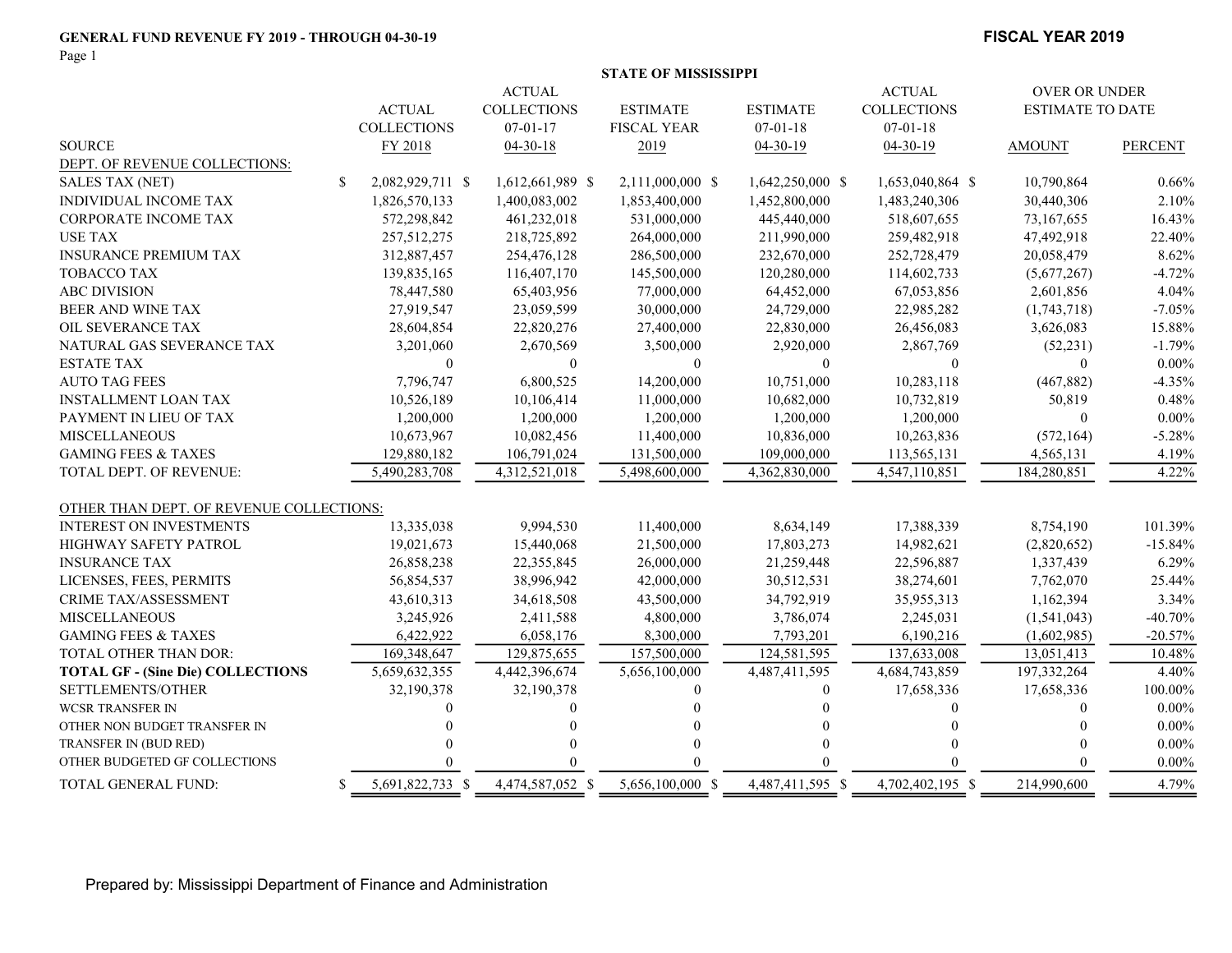#### GENERAL FUND REVENUE FY 2019 - THROUGH 04-30-19 COMPARISON TO PRIOR YEAR COLLECTIONS

Page 2

|                                          |                      |                  | $07 - 01 - 17$   | $07 - 01 - 18$   | <b>INCREASE OR DECREASE</b> |                |
|------------------------------------------|----------------------|------------------|------------------|------------------|-----------------------------|----------------|
|                                          | April                | April            | TO               | <b>TO</b>        | OVER OR UNDER PRIOR YEAR    |                |
| <b>SOURCE</b>                            | 2018                 | 2019             | $04 - 30 - 18$   | 04-30-19         | <b>AMOUNT</b>               | <b>PERCENT</b> |
| DEPT. OF REVENUE COLLECTIONS:            |                      |                  |                  |                  |                             |                |
| <b>SALES TAX (NET)</b>                   | \$<br>188,416,471 \$ | 192, 137, 761 \$ | 1,612,661,989 \$ | 1,653,040,864 \$ | 40,378,876                  | 2.50%          |
| INDIVIDUAL INCOME TAX                    | 233,939,272          | 304,951,660      | 1,400,083,002    | 1,483,240,306    | 83,157,305                  | 5.94%          |
| <b>CORPORATE INCOME TAX</b>              | 183,234,580          | 208,334,904      | 461,232,018      | 518,607,655      | 57, 375, 637                | 12.44%         |
| <b>USE TAX</b>                           | 25,855,576           | 29,408,506       | 218,725,892      | 259,482,918      | 40,757,026                  | 18.63%         |
| <b>INSURANCE PREMIUM TAX</b>             | 82,727,588           | 87,584,501       | 254,476,128      | 252,728,479      | (1,747,649)                 | $-0.69%$       |
| <b>TOBACCO TAX</b>                       | 12,123,331           | 11,490,882       | 116,407,170      | 114,602,733      | (1,804,437)                 | $-1.55%$       |
| <b>ABC DIVISION</b>                      | 7,133,754            | 7,076,953        | 65,403,956       | 67,053,856       | 1,649,900                   | 2.52%          |
| BEER AND WINE TAX                        | 2,299,214            | 2,271,962        | 23,059,599       | 22,985,282       | (74,317)                    | $-0.32%$       |
| OIL SEVERANCE TAX                        | 2,540,265            | 2,634,291        | 22,820,276       | 26,456,083       | 3,635,807                   | 15.93%         |
| NATURAL GAS SEVERANCE TAX                | 229,492              | 251,357          | 2,670,569        | 2,867,769        | 197,200                     | 7.38%          |
| <b>ESTATE TAX</b>                        | $\theta$             | $\theta$         | $\theta$         | $\mathbf{0}$     | $\theta$                    | $0.00\%$       |
| <b>AUTO TAG FEES</b>                     | 15,823               | 1,236,213        | 6,800,525        | 10,283,118       | 3,482,593                   | 51.21%         |
| <b>INSTALLMENT LOAN TAX</b>              | 2,116,966            | 1,761,751        | 10,106,414       | 10,732,819       | 626,405                     | 6.20%          |
| PAYMENT IN LIEU OF TAX                   | $\mathbf{0}$         | $\boldsymbol{0}$ | 1,200,000        | 1,200,000        | $\mathbf{0}$                | $0.00\%$       |
| <b>MISCELLANEOUS</b>                     | 327,105              | 312,825          | 10,082,456       | 10,263,836       | 181,380                     | 1.80%          |
| <b>GAMING FEES &amp; TAXES</b>           | 11,506,623           | 12,789,049       | 106,791,024      | 113,565,131      | 6,774,107                   | 6.34%          |
| TOTAL DEPT. OF REVENUE:                  | 752,466,061          | 862,242,615      | 4,312,521,018    | 4.547.110.851    | 234,589,832                 | 5.44%          |
| OTHER THAN DEPT. OF REVENUE COLLECTIONS: |                      |                  |                  |                  |                             |                |
| <b>INTEREST ON INVESTMENTS</b>           | 830,698              | 1,410,726        | 9,994,530        | 17,388,339       | 7,393,809                   | 73.98%         |
| HIGHWAY SAFETY PATROL                    | 1,626,846            | 1,669,970        | 15,440,068       | 14,982,621       | (457, 446)                  | $-2.96%$       |
| <b>INSURANCE TAX</b>                     | 1,730,911            | 1,933,348        | 22,355,845       | 22,596,887       | 241,042                     | 1.08%          |
| LICENSES, FEES, PERMITS                  | 6,848,352            | 6,514,455        | 38,996,942       | 38,274,601       | (722, 341)                  | $-1.85%$       |
| <b>CRIME TAX/ASSESSMENT</b>              | 3,475,336            | 6,940,526        | 34,618,508       | 35,955,313       | 1,336,805                   | 3.86%          |
| <b>MISCELLANEOUS</b>                     | 84,434               | 325,985          | 2,411,588        | 2,245,031        | (166, 556)                  | $-6.91%$       |
| <b>GAMING FEES &amp; TAXES</b>           | 760,554              | 320,777          | 6,058,176        | 6,190,216        | 132,040                     | 2.18%          |
| <b>TOTAL OTHER THAN:</b>                 | 15,357,130           | 19,115,786       | 129,875,655      | 137,633,008      | 7,757,353                   | 5.97%          |
| <b>TOTAL GF - (Sine Die) COLLECTIONS</b> | 767,823,191          | 881,358,401      | 4,442,396,674    | 4,684,743,859    | 242,347,185                 | 5.46%          |
| SETTLEMENTS/OTHER                        | 0                    | $\Omega$         | 32,190,378       | 17,658,336       | (14, 532, 042)              | $-45.14%$      |
| <b>WCSR TRANSFER IN</b>                  |                      | $\Omega$         | 0                | 0                | 0                           | $0.00\%$       |
| OTHER NON BUDGET TRANSFER IN             |                      | 0                | 0                | $\Omega$         | $\Omega$                    | $0.00\%$       |
| TRANSFER IN (BUD RED)                    |                      | $\Omega$         | 0                | 0                | 0                           | $0.00\%$       |
| OTHER BUDGETED GF COLLECTIONS            |                      | 0                |                  | 0                | 0                           | $0.00\%$       |
| TOTAL GENERAL FUND:                      | \$<br>767,823,191 \$ | 881,358,401 \$   | 4,474,587,052 \$ | 4,702,402,195 \$ | 227,815,143                 | 5.09%          |